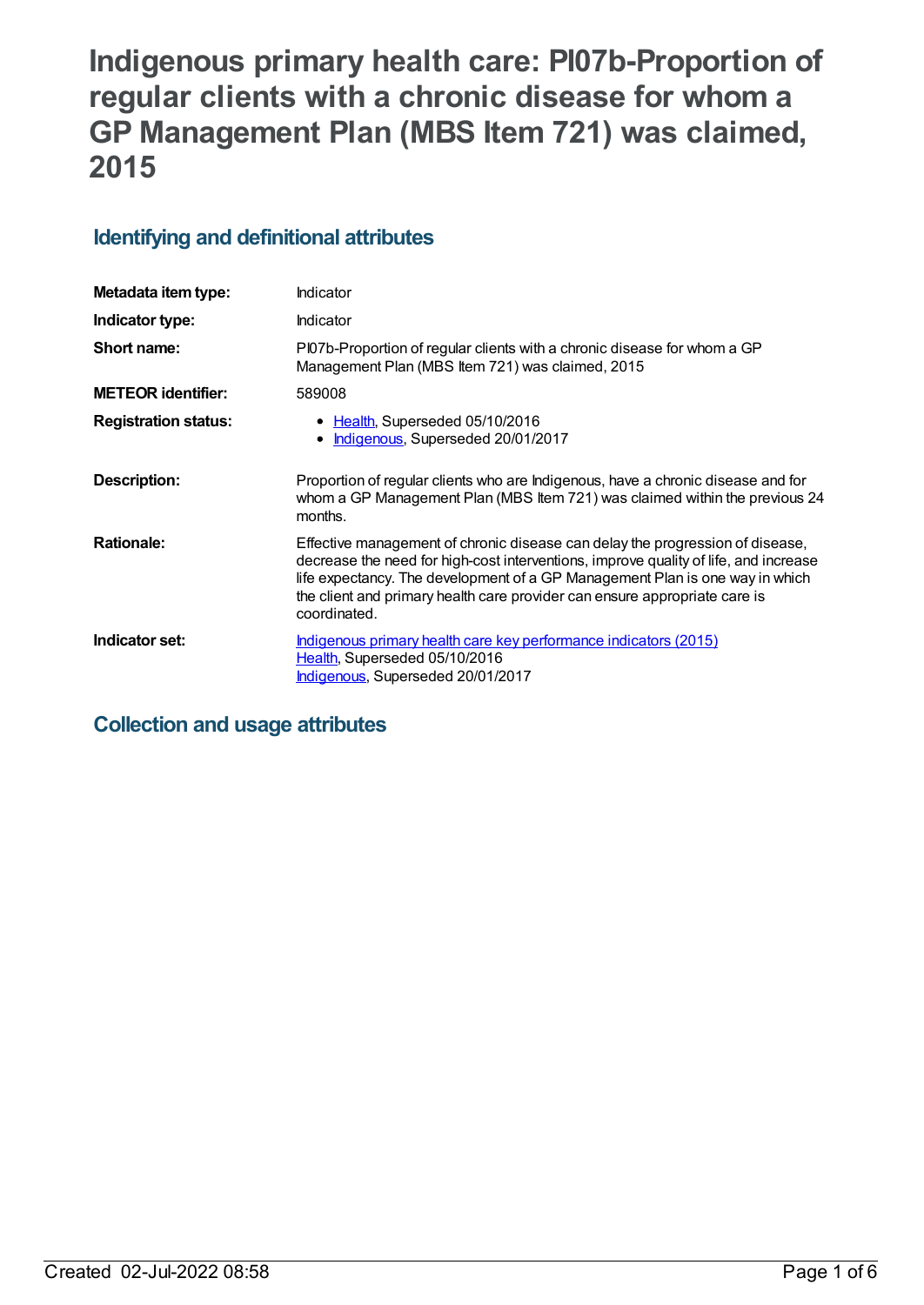| <b>Computation description:</b> | Proportion of regular clients who are Indigenous, have a chronic disease and for<br>whom a GP Management Plan (MBS Item 721) was claimed within the previous 24<br>months.                                                                                                                                                                                  |
|---------------------------------|-------------------------------------------------------------------------------------------------------------------------------------------------------------------------------------------------------------------------------------------------------------------------------------------------------------------------------------------------------------|
|                                 | 'Regular client' refers to a client of an OATSIH-funded primary health care service<br>(that is required to report against the Indigenous primary health care key<br>performance indicators) who has an active medical record; that is, a client who has<br>attended the OATSIH-funded primary health care service at least 3 times in 2<br>years.          |
|                                 | GP Management Plan (MBS Item 721): The Chronic Disease Management<br>(CDM) Medicare items on the Medicare Benefits Schedule (MBS) enable GPs to<br>plan and coordinate the health care of patients with chronic or terminal medical<br>conditions (DoH 2014). GP Management Plans, for the purpose of this indicator,<br>are defined in the MBS (Item 721). |
|                                 | Presented as a percentage.                                                                                                                                                                                                                                                                                                                                  |
|                                 | Calculated separately for each chronic disease type:                                                                                                                                                                                                                                                                                                        |
|                                 | A) Type II diabetes                                                                                                                                                                                                                                                                                                                                         |
|                                 | Exclude Type I diabetes, secondary diabetes, gestational diabetes mellitus (GDM),<br>previous GDM, impaired fasting glucose, impaired glucose tolerance.                                                                                                                                                                                                    |
|                                 | B) Cardiovascular disease                                                                                                                                                                                                                                                                                                                                   |
|                                 | C) Chronic obstructive pulmonary disease                                                                                                                                                                                                                                                                                                                    |
|                                 | D) Chronic kidney disease                                                                                                                                                                                                                                                                                                                                   |
|                                 | At this stage, this indicator is only calculated for Type II diabetes as currently this<br>is the only relevant chronic disease type with an agreed national definition.                                                                                                                                                                                    |
| <b>Computation:</b>             | (Numerator $\div$ Denominator) x 100                                                                                                                                                                                                                                                                                                                        |
| Numerator:                      | Calculation A: Number of regular clients who are Indigenous, have Type II diabetes<br>and for whom a GP Management Plan (MBS Item 721) was claimed within the<br>previous 24 months.                                                                                                                                                                        |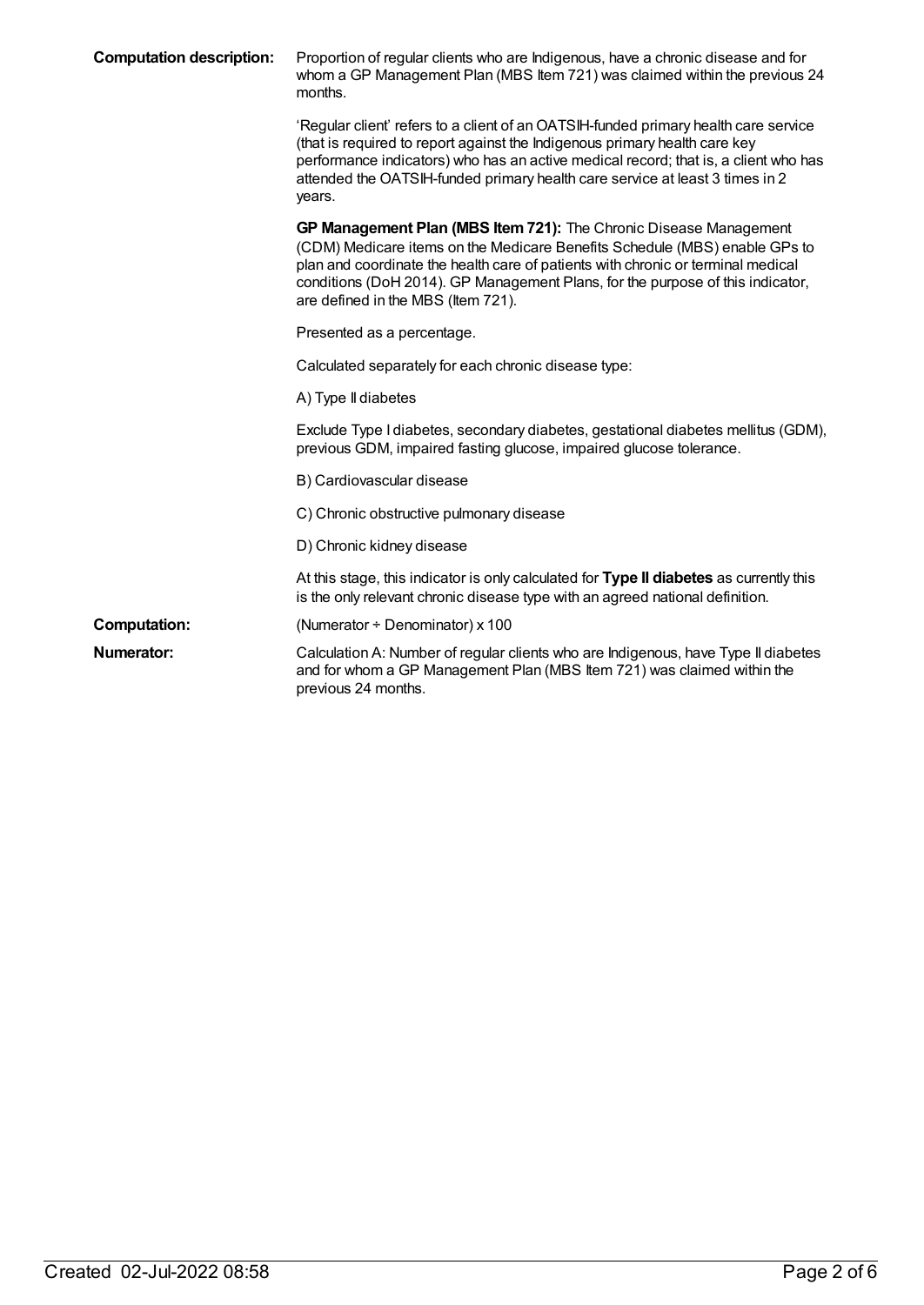[Person—diabetes](https://meteor.aihw.gov.au/content/270194) mellitus status, code NN

**Data Source**

[Indigenous](https://meteor.aihw.gov.au/content/430643) primary health care data collection

**NMDS / DSS**

[Indigenous](https://meteor.aihw.gov.au/content/585036) primary health care DSS 2015-17

**Guide for use**

Type II diabetes only.

#### **Data Element / Data Set**

[Person—Indigenous](https://meteor.aihw.gov.au/content/291036) status, code N

**Data Source**

[Indigenous](https://meteor.aihw.gov.au/content/430643) primary health care data collection

**NMDS / DSS**

[Indigenous](https://meteor.aihw.gov.au/content/585036) primary health care DSS 2015-17

#### **Data Element / Data Set**

[Person—regular](https://meteor.aihw.gov.au/content/436639) client indicator, yes/no code N

**Data Source**

[Indigenous](https://meteor.aihw.gov.au/content/430643) primary health care data collection

**NMDS / DSS**

[Indigenous](https://meteor.aihw.gov.au/content/585036) primary health care DSS 2015-17

### **Data Element / Data Set**

Person-GP [Management](https://meteor.aihw.gov.au/content/504966) Plan (MBS Item 721) indicator, yes/no code N

**Data Source**

[Indigenous](https://meteor.aihw.gov.au/content/430643) primary health care data collection

**NMDS / DSS**

[Indigenous](https://meteor.aihw.gov.au/content/585036) primary health care DSS 2015-17

**Denominator:** Calculation A: Total number of regular clients who are Indigenous and have Type II diabetes.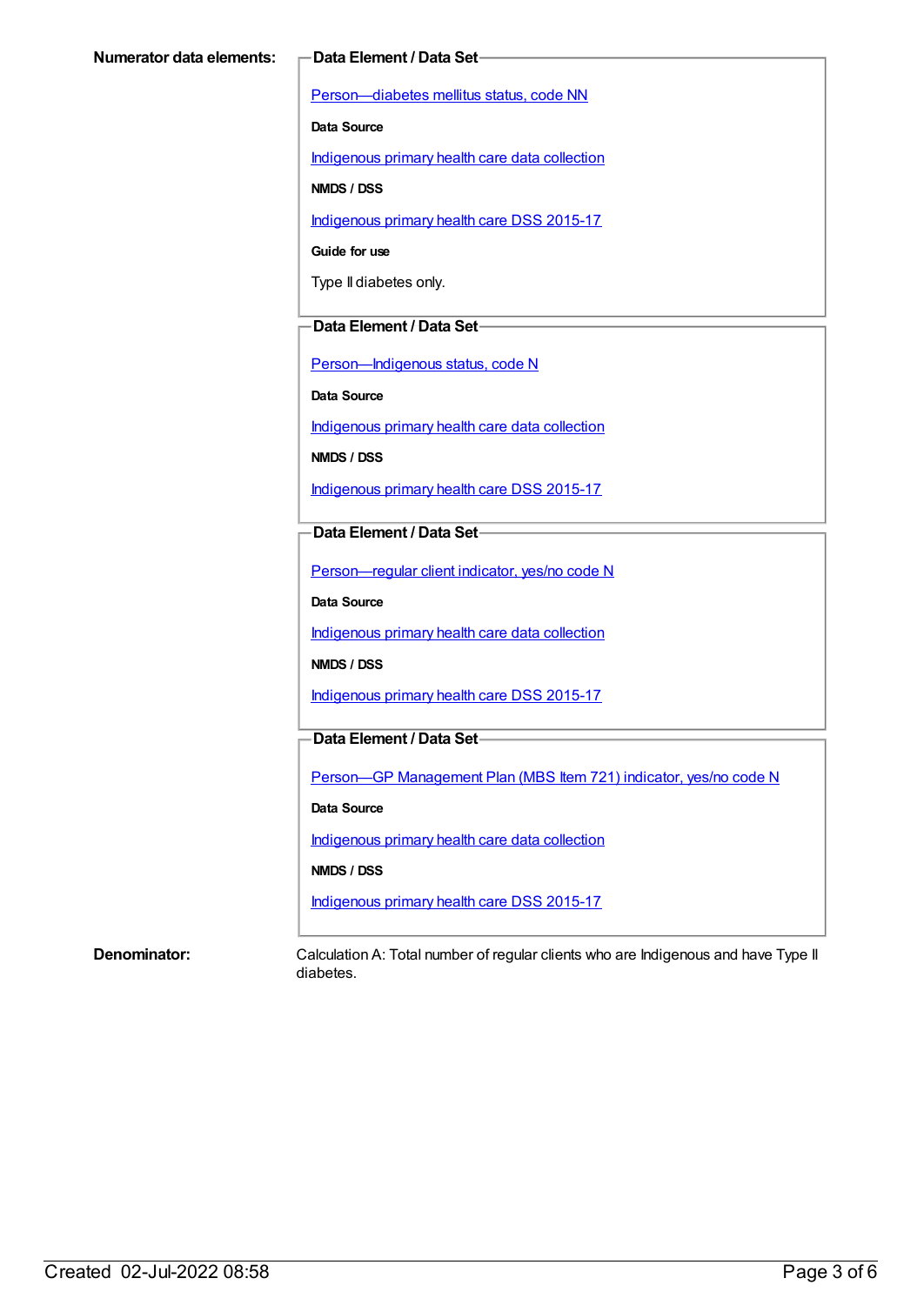#### **Denominator data elements:**

#### **Data Element / Data Set**

[Person—diabetes](https://meteor.aihw.gov.au/content/270194) mellitus status, code NN

**Data Source**

[Indigenous](https://meteor.aihw.gov.au/content/430643) primary health care data collection

**NMDS / DSS**

[Indigenous](https://meteor.aihw.gov.au/content/585036) primary health care DSS 2015-17

**Guide for use**

Type II diabetes only.

#### **Data Element / Data Set**

Person-Indigenous status, code N

**Data Source**

[Indigenous](https://meteor.aihw.gov.au/content/430643) primary health care data collection

**NMDS / DSS**

[Indigenous](https://meteor.aihw.gov.au/content/585036) primary health care DSS 2015-17

#### **Data Element / Data Set**

[Person—regular](https://meteor.aihw.gov.au/content/436639) client indicator, yes/no code N

**Data Source**

[Indigenous](https://meteor.aihw.gov.au/content/430643) primary health care data collection

**NMDS / DSS**

[Indigenous](https://meteor.aihw.gov.au/content/585036) primary health care DSS 2015-17

#### **Disaggregation:** 1. Sex:

- a) Male
- b) Female

2. Age: a) 0-4 years  $b)$  5-14 years c) 15-24 years d) 25-34 years e) 35-44 years f) 45-54 years  $g$ ) 55-64 years h) 65 years and over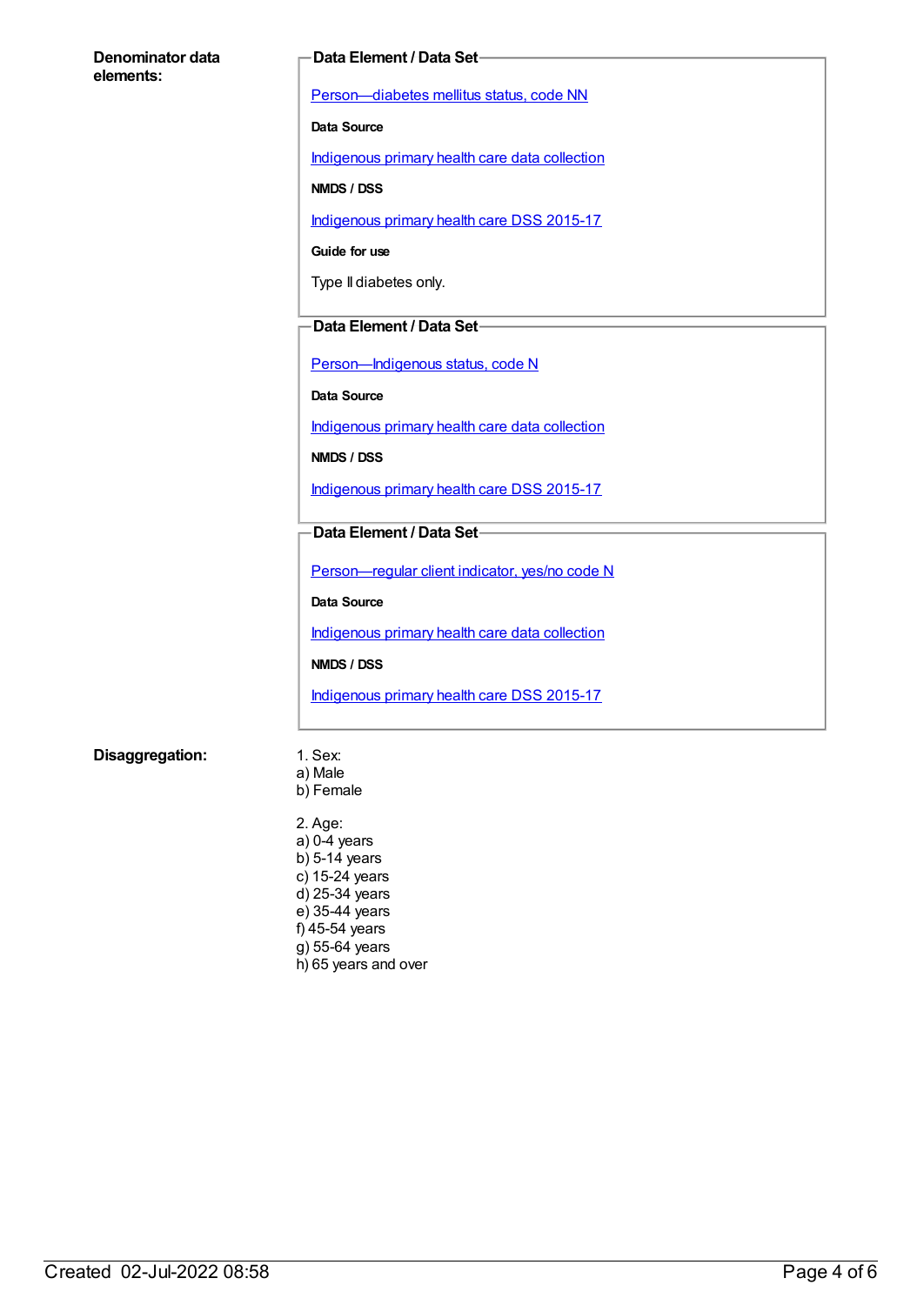#### **Data Element / Data Set**

[Person—sex,](https://meteor.aihw.gov.au/content/287316) code N

**Data Source**

[Indigenous](https://meteor.aihw.gov.au/content/430643) primary health care data collection

**NMDS / DSS**

[Indigenous](https://meteor.aihw.gov.au/content/585036) primary health care DSS 2015-17

### **Data Element / Data Set**

[Person—age,](https://meteor.aihw.gov.au/content/303794) total years N[NN]

**Data Source**

[Indigenous](https://meteor.aihw.gov.au/content/430643) primary health care data collection

**NMDS / DSS**

[Indigenous](https://meteor.aihw.gov.au/content/585036) primary health care DSS 2015-17

## **Representational attributes**

| Indicator conceptual framework |            |
|--------------------------------|------------|
| Unit of measure:               | Person     |
| Data type:                     | Real       |
| <b>Representation class:</b>   | Percentage |

| <b>Framework and</b> | Continuous |
|----------------------|------------|
| dimensions:          |            |

## **Data source attributes**

**Data sources: Data Source** [Indigenous](https://meteor.aihw.gov.au/content/430643) primary health care data collection **Frequency** 6 monthly **Data custodian** Australian Institute of Health and Welfare.

## **Accountability attributes**

|                      | <b>Further data development</b> / Further work is required to reach agreement on national definitions for other chronic |
|----------------------|-------------------------------------------------------------------------------------------------------------------------|
| collection required: | diseases including cardiovascular disease, chronic obstructive pulmonary disease                                        |
|                      | and chronic kidney disease.                                                                                             |

## **Source and reference attributes**

| <b>Submitting organisation:</b> | Australian Institute of Health and Welfare |
|---------------------------------|--------------------------------------------|
|                                 |                                            |

Department of Health